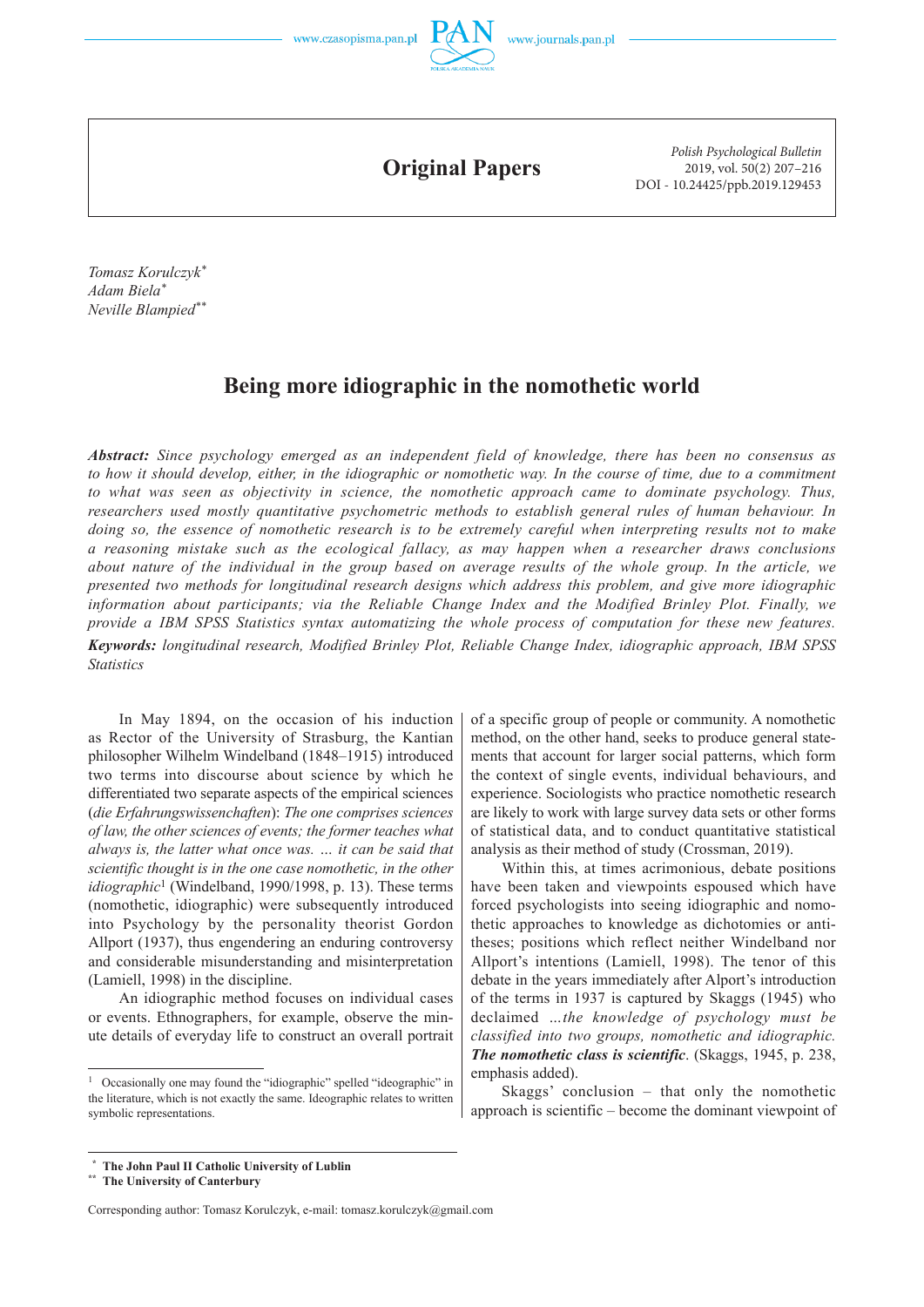

208 *Tomasz Korulczyk, Adam Biela, Neville Blampied*

Western psychology throughout the 20<sup>th</sup> Century (Danziger, 1990), and remains a widely held view today. It proclaims that psychology, to be scientific, should be conducted in a way which leads to a focus on the abstract, the general rather than the particular, the timeless, the average or typical, and the impersonal, for the aim of establishing general rules (even conceptualized as laws) about human functioning (Cattell, 1946; Eysenck, 1952; 1966; 1981). This has been the dominant ideal within many fields of psychology, including methodological behaviourism, behavioural neuroscience, psychophysiology, social psychology, and cognitive psychology (to name just a few areas); and it is particularly evident in experimental psychology where the belief is the core phenomena of psychology are cognitive in nature (Hergenhahn & Henley, 2014). The nomothetic point of view has even come to dominate personality psychology, contra Alport's intentions (Lamiell, 1998). All these domains of research are directed at formulating general theories about humans, their conduct and relationships. Furthermore, the nomothetic idea has become inextricably linked to the quantitative methods of psychology (Cronbach, 1957; Danziger, 1990) and to the use of statistical inference procedures derived from the work, between 1925 and 1935, of the agricultural statistician and geneticist, R.A. (Sir Ronald) Fisher (see Blampied, 2013; Meehl, 1978; Nickerson, 2000; Wright, 2009). This orthodox nomothetic approach requires the use of methods and study designs which allow the drawing of general conclusions from samples which then may be generalised to some population. The simplest example is the statistical average of a sample. It includes both cross- -sectional and repeated-measures/longitudinal designs, mainly using quantitative experimental, quasi -experimental and correlational approaches and formal psychometric measures.

On the other hand, the idiographic approach, although much disparaged (e.g., Skags, 1945), has persisted as a minority position. Adherents focus on the experiences, thoughts, and feelings of individual people as historically and contextually situated one -of -a -kind events, and therefore unique, unrepeatable, and often qualitative rather than quantitative (Allport, 1935; 1937; Danziger, 1990; Rogers, 1947). In this ideal advocated by Allport, the purpose of psychological science is to describe the phenomena of the individual human mind in order to understand it more deeply, which in turn makes it quite impossible (or at least, premature) to establish any general rules, laws, or theories concerning human behaviour in general (Hergenhahn & Henley, 2014). Such idiographic research is generally undertaken within a qualitative paradigm (Silverman, 2011), involving case studies, unstructured observations, formal and informal interviews and other related methods (e.g., Allport, 1937; Danziger, 1990; Silverman, 2011).

The idiographic perspective also is often found in applied research and professional work, where researchers and practitioners aim more towards practical and applied purposes and when their primary objective is finding ways to help an individual case – a person, class, team, group, organization or community (Valsiner, 1986) – change or

improve their circumstances or performance. This embraces the truth of Allport's observation that *the application of knowledge is always to the single case* (Allport, 1942, p. 58).

This history of dispute and division notwithstanding, there has been growing recognition in recent times that both nomothetic and idiographic approaches to psychology as a science are possible and are complementary to each other (e.g., Silverstein, 1988; Streiner, 2004) and may be properly, and usefully combined, a position entirely congruent with Windelband's original statement. He wrote *… all value determinations of the human being are based on the particular and unique. …On the other hand, the idiographic sciences require, at every step, general theses … [taken] only from the nomothetic disciplines*. (Windelband, 1900/1998, pp. 18–19). Scholars from a variety of perspectives and areas within psychology who have advocated this position include clinical psychologists (e.g., Barlow & Nock, 2009; Beltz, Wright, Sprague, & Molenaar, 2016; Busch, Wagener, Gregor, Ring, & Borrelli, 2011), cognitive psychologists (e.g., Hommel & Colzato, 2017), school/educational psychologists (e.g., Petscher, 2016), personality theorists (e.g., Lamiell, 2009; Molenaar & Campbell, 2009; Nesselroade, 2010) and methodologists (e.g., Blampied, 2017a; Grice, 2011, 2015; Speelman & McGann, 2016; Trafimow, 2014). This article is a contribution to this development. First, we describe some limitations of drawing the conclusion from research designs based solely on the nomothetic model. Second, we argue that, even within the nomothetic model researchers may take steps to be more idiographic and, if our recommendations are pursued, researchers may be able to better capture individuals' behaviour in context. Then, to assist researchers to achieve this outcome we show it is possible to track changes at the single individual level in any repeated-measures/longitudinal design using the analysis of reliable change and a form of graph called a modified Brinley Plot (Blampied, 2017a; Jacobson & Truax, 1991). And, we present useful SPSS syntax automatizing whole calculation and graphing process for tracking individual change.

#### **Problems with the nomothetic research paradigm**

Given the dominance of the nomothetic viewpoint in psychology, one can well ask how should we attempt to be more idiographic? Why not stick to the traditional way of thinking and researching? One justification for trying to be more idiographic in research (Barlow & Nock, 2009) comes from an awareness of limitations of the nomothetic perspective. To this end, we present some discussion of these methodological issues.

Note, first, that the way we conventionally achieve the main goal of the nomothetic approach – obtaining a statement in general form about a property of a psychological phenomenon – is deficient. A standard approach to experimental design (Wilkinson & the Task Force on Statistical Inference, 1999) is to assign participants contemporaneously to groups (thought of as samples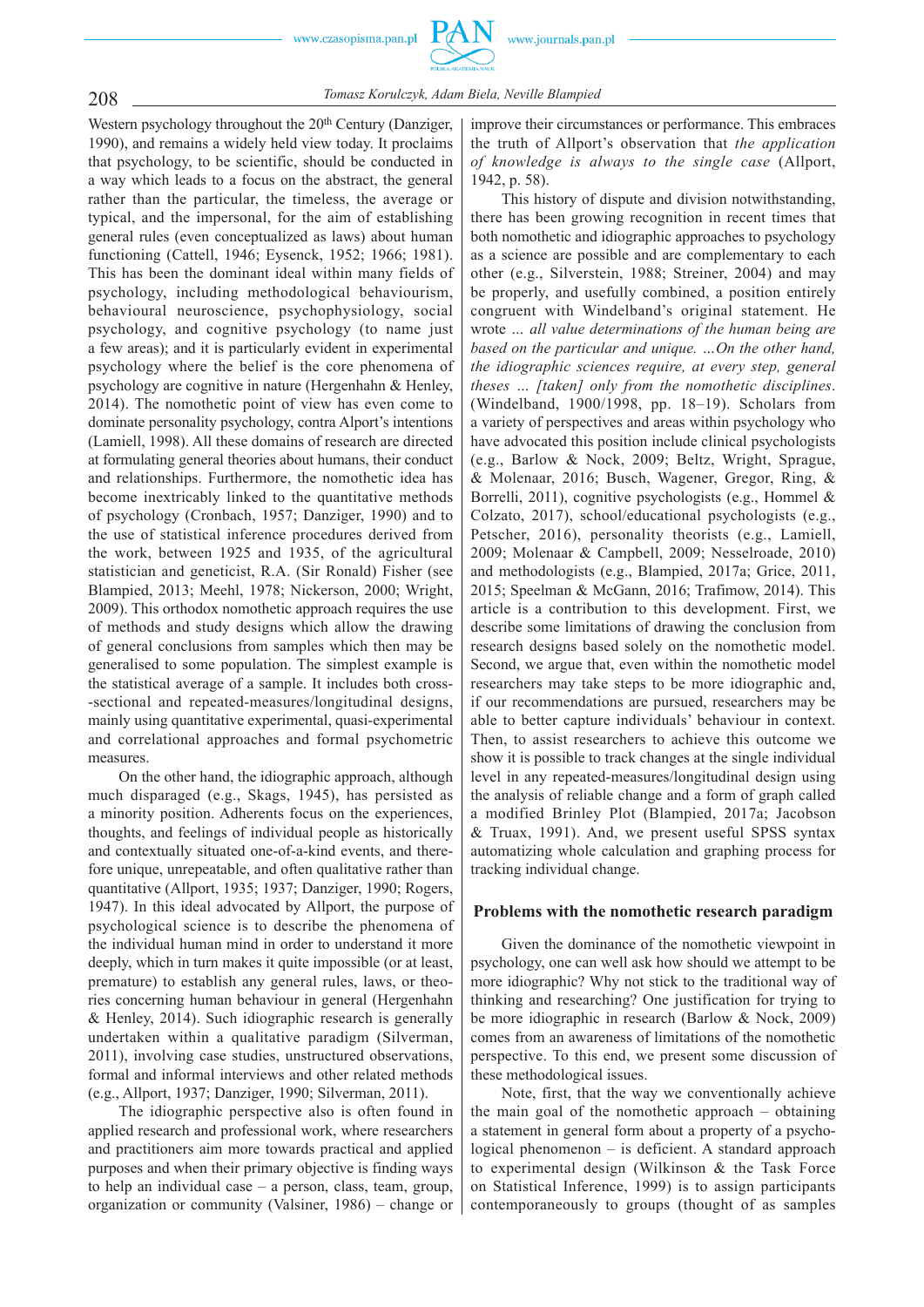from some population), one (or more) of which receives a treatment while the other remains untreated and exposed only to inert factors (called the control group). Quantitative data from measurements of the participants in each group are then used to compute a measure of central tendency in the form of group means. The statistical significance, direction and strength of between -group difference are determined by the use of some method of statistical analysis based on null -hypothesis statistical tests (NHST), and if the mean difference is larger than some statistical probability criterion, the average between -group difference is said to be "significant" and therefore worthy of further interpretation. In the next step, the researcher interprets the results by comparing the performance of one group relative to that of another (e.g., comparing the treatment group mean against the control group mean).

At this point, it is easy to overdraw conclusions when lacking awareness of the constraints of the data analysis and inference model being employed. Because the search is for abstract generalities rather than individual attributes, there is a bias to concluding that all/most of the treatment group participants responded to the treatment more or less equivalently to the treatment mean response, while the control group participants all/most resemble the control mean, and, therefore, that the mean group difference is representative, or typical, of the effect of the treatment (Figure 1a). This state, where the mean response is representative of all/most participant responses, rarely the case, however, and frequently the distributions of the individual's responses overlap between the groups and/or the mean difference is a product of the influence of a group of cases which react the most to the treatment. The cases might be both, traditionally considered to be outliers (over 3.3SD), but more often the group of "non- -outlier" cases is still influential enough to significantly move the mean (A, Figure 1b).

For example, Grice, Barrett, Cota, Felix, Taylor, Garner, Medellin, and Vest (2017) have recently shown, in a reanalysis of an earlier study, an instance where only 30% of the sample produced data consistent with the purported statistically significant mean group difference. The mean difference is not, in such circumstances, a perfect (or even reliable) representation of the response of individuals to the treatment, yet it is commonly interpreted as if it was (Jacobson & Truax, 1991; Speelman & McGann, 2013). Furthermore, the distributional assumptions underlying NHST, namely that the distributions are approximately normal, have been shown to be largely untrue (Micceri, 1989), casting further doubt on this form of statistical inference and the nomothetic conclusions reached.

These problems are compounded when used in longitudinal, repeated -measures designs (i.e., designs that involve repeated observations of the same participants over time) such as the widely used randomized control designs of clinical/applied psychology. In such designs, it is widely recognised that the treatment group mean may conceal a range of individual responses from a strong positive response to treatment, to no response, to deterioration (Barlow & Nock, 2009). This is the same issue as noted

above as problematic when treatment groups are compared just in terms of their means. Longitudinal research, where there are repeated measures of each individual has a further problem arising from the fact that, in taking the average of observations at the different time points, it is not possible to follow changes in any particular individual (Speelman & McGann, 2013); group mean trends over time in response to some treatment would remain unaltered even if the rank order of each individual's response was reversed at each measurement point (Figure 1c). The consistency of any individual's response to treatment is, however, clearly a matter of vital importance in understanding the therapeutic effect of any treatment but is entirely concealed by group averaging (Jacobson & Truax, 1991).

Thus, both for studies concerned with simultaneous comparisons of groups and those that seek to track change over time, the conventional nomothetic methods

#### **Figure 1a. The example of "ideal" change in group comparison designs**



Black dots represent participants, the dot with dotted outline represents the average result for the group. Dotted lines represent statistically significant boundaries for differences between averages.





Other features as for Fig 1a.

**Figure 1c. An example of lack of change in the average when, in fact, cases are mutually interchanged from PreTest to PosTest**



Other features are as for Fig 1a.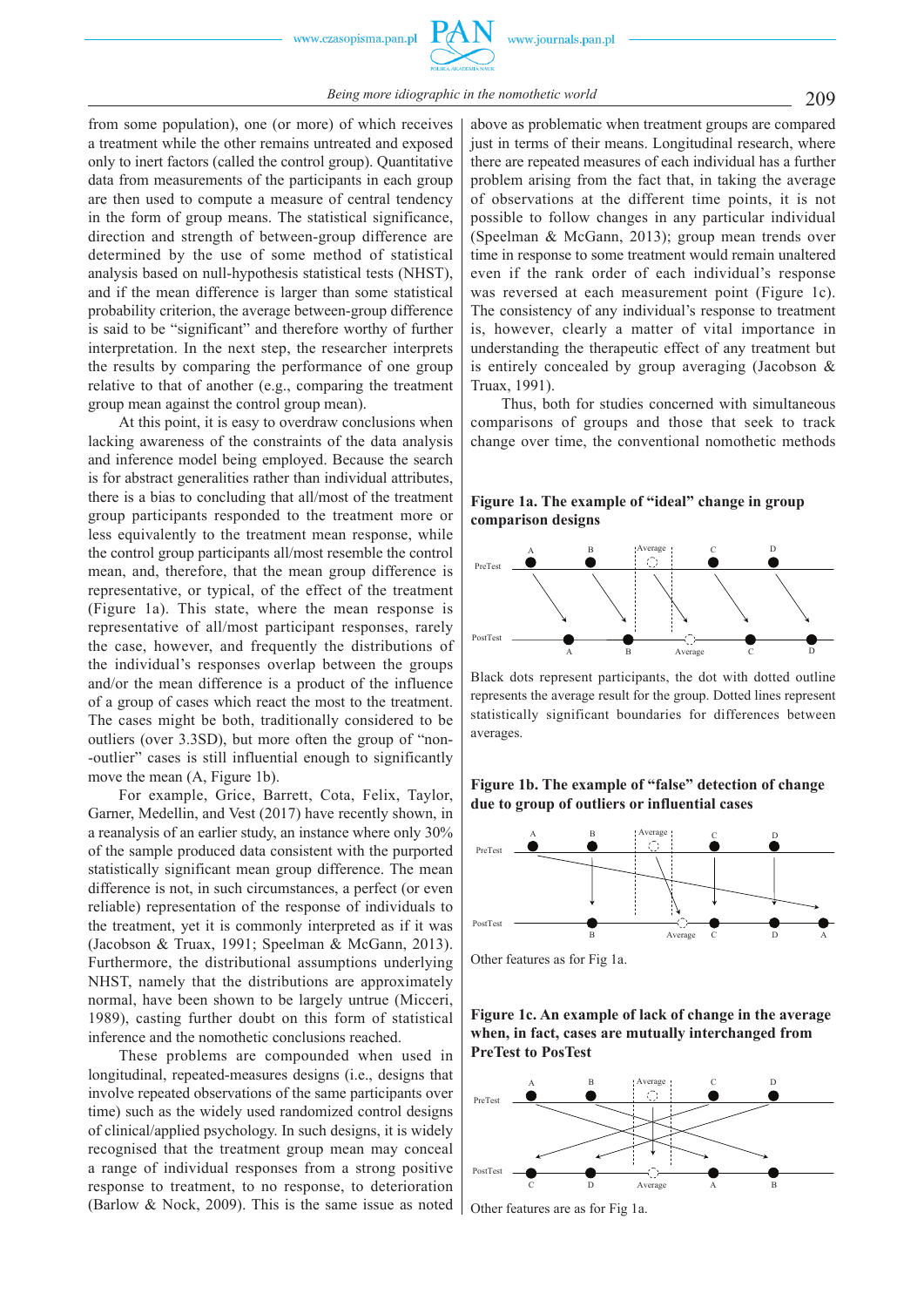www.journals.pan.pl



### 210 *Tomasz Korulczyk, Adam Biela, Neville Blampied*

create "bottlenecks" where simplifying reality in pursuit of the general may be highly misleading. As an example of serious consequences of researching exclusively in the nomothetic paradigm without proper attention to individual response consider what may occur when the clinical condition of some patients with depression deteriorates after a psychological intervention. They may require immediate psychological assistance, but the researcher is not able to see the deterioration because it is concealed by the group averaging (Busch et al., 2011). Recent recognition of the weakness of research relying only on interpretation of statistically significant group mean differences (Wasserstein & Lazar, 2016) has led to increasing emphasis on the direct measurement of the size of the effect of any treatment via various Effect Size (ES) measures (see Cumming, 2012; 2014; Kline, 2013) and to stronger emphasis on the precision (or lack thereof) of any sample mean as an estimate of the population parameter; an approach known as *the new statistics* (Cumming, 2012; 2014; Cumming & Calin -Jageman, 2017). Although an improvement over conventional standard research practices, the new statistics approach is still fundamentally nomothetic.

#### **Being more idiographic in quantitative research**

What, then, can we do to be more idiographic in our research? In the article, we want to present the methods which make individual's quantitative data more visible on the whole (see Barlow & Nock, 2009; Hermans, 1988).

It is important to note that idiographic research is not the same as Individual -Based research. An idiographic approach addresses the time -dependent variation within single individuals, prior to pooling across other individuals (Molenaar, 2004). In contrast, individual-based research can provide information about particular individuals based on known properties of their populations. RCI and mBPs are nice examples of this: They are tools to characterize inter -individual differences in change and provide useful information about the individuals in a sample. But they are nomothetic, not idiographic; thus we are using the phrase "being more idiographic".

There are many methods that allow the data to be analysed in a more idiographical way. One is multilevel modelling, which models intra -individual change, and then aims to characterize variability (or commonality) across people. In such case measurements are analysed on the lowest level 1 while individuals are placed on level 2. However, in order to use the MLM, certain statistical requirements, such as the minimum number of measurements at level 1, must be met (see Łaguna, 2018; Nezlek, 2012). There are also other methods as Experience Sampling Methods (Conner, Tennen, Fleeson, & Barrett, 2009) and Group iterative multiple model estimation (GIMME; Beltz, Wright, Sprague, & Molenaar, 2016) worth to be considered. All the above mentioned methods are beyond the scope of this article, therefore we encourage the reader to refer to the given literature. In this article we focus only on Reliable Change Index and Modified Brinley Plots.

#### **The concept of Reliable Change**

In an important series of papers beginning in 1984, the late Neil Jacobson and his colleagues developed techniques for determining the reliability of any change observed by individual participants in any repeated- -measures design such as an RCT examining therapy outcome (Jacobson, Follette, & Revenstorf, 1984; Jacobson & Revenstorf, 1988; Jacobson & Truax, 1991). Their aim was to place the judgement of clinical significance (Wise, 2004) on a sound footing, where they defined a clinically significant change following treatment as one which moved an individual from a dysfunctional to functional state (Jacobson et al., 1984). Note that this is a judgement about **individual** change, not group averages. In this context, a reliable change, determined for each individual by reference to an index (Reliable Change Index; RCI) calculated on the basis of the psychometric properties of the measure, is one that is larger than that likely to be observed due to measurement error alone, specified in terms of a criterion probability, often  $p < .05$ . Equalling or exceeding the RCI is a prerequisite for classifying any individual as exhibiting clinically significant change.

Jacobson and colleagues described how to calculate RCI for any individual study participant with repeated measures on any specific measure. Based on the psychometric properties of the measure, notably, its Standard Error of Measurement, one can calculate the Standard Error of the Difference  $(S_{diff} = \sqrt{2(SE)^2};$   $SE = SD_{PreTest} \times \sqrt{1 - a_{PreTest}}$ , where  $SD_{Prefest}$  = standard deviation of PreTest,  $a_{Prefest}$  = reliability of PreTest (e.g. Cronbach's alpha2); Jacobson & Truax, 1991; Massen, 2004). It is worth noting that in the literature there are different ways to calculate the Standard Error of Measurement and they may lead to very different results (cf., Christensen & Mendoza, 1986; Maassen, 2000; 2004).

For any individual's change (from PreTest to PostTest) to be reliable, their difference score divided by  $S_{diff}$  must  $\geq 1.96$  (for  $p < .05$ ; see Figure 2). Note that the change may be in the desired/therapeutic direction (positive reliable change; improvement) or in the opposite direction (reliable deterioration). Individuals whose change scores are not reliable (i.e., indeterminate) cannot be viewed as having changed any more than expected due to measurement error alone. For instance, for a psychometric measure with a test-retest reliability =  $0.7$  and a mean of 15 (in some reference or standard sample), the  $S_{diff} = 11.6$ . An individual with a difference score  $\leq \pm 22$  will not be classified as showing RCI<sub>05</sub> (22/11.6 = 1.89 < 1.96); any individual with a difference score of  $\geq \pm 23$  has shown reliable change  $(23/11.6 > 1.96)$ . Only if positive RCI has been observed is it then meaningful to consider if the change is also clinically significant (Jacobson & Truax, 1991). As Figure 2 and Wise (2004) show, other cut-off criteria can be used to determine reliable change using more or less stringent probability criteria. Taking this a step further, the proportion of the sample treated who have achieved

<sup>2</sup> I thank the reviewer for his valuable remarks.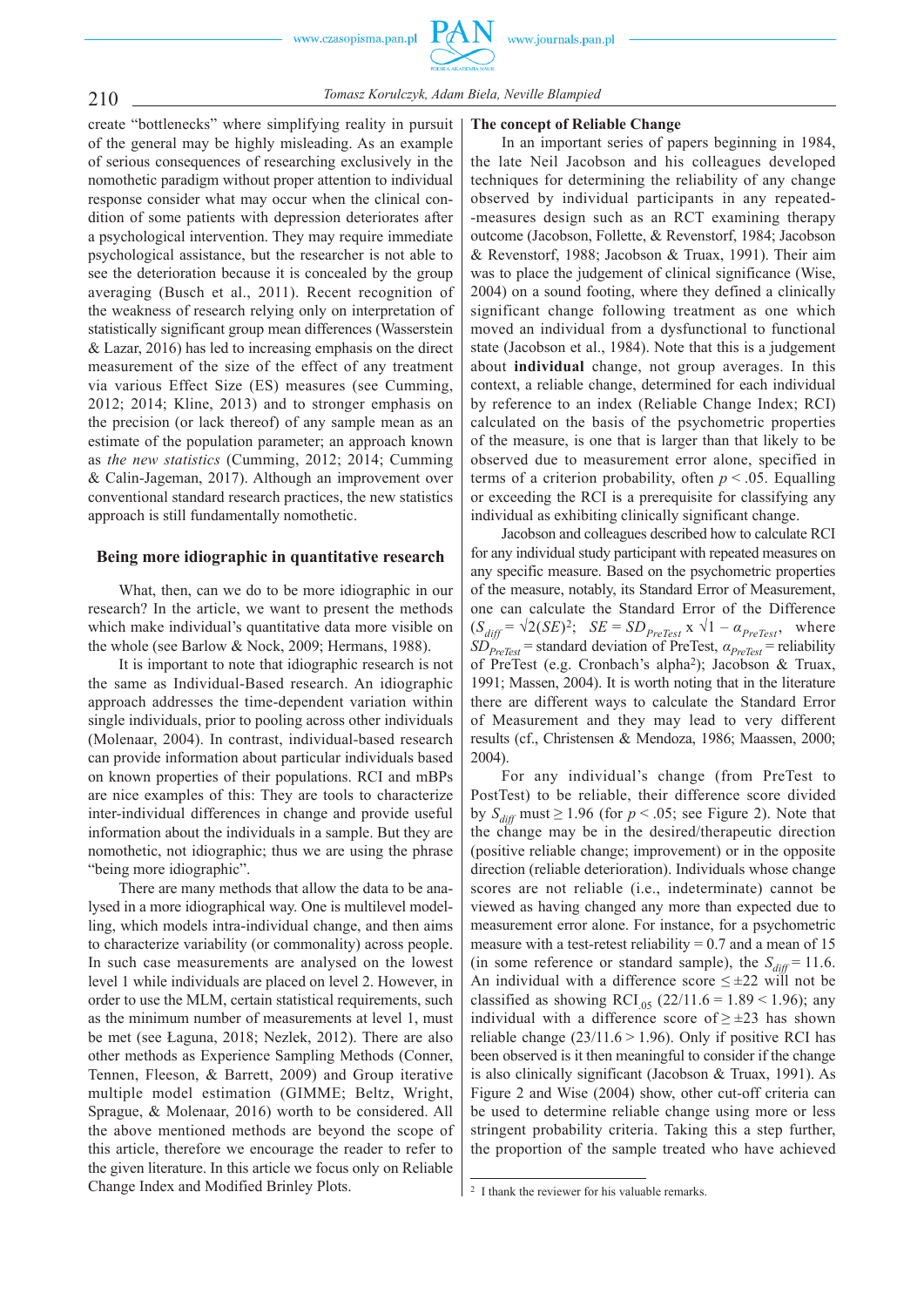positive reliable change (RCI+; Blampied, 2017), is another ES measure related to, but more stringent than, Percent Superiority (also known as the Common Language Effect Size; Lakens, 2013).

**Figure 2. The normal distribution of errors of measurement (the Standard Error of Measurement and the Standard Error of the Difference) showing the boundaries for determining Reliable Change**  at different levels of probability (e.g.,  $p < .05$ , for  $z = 1.96$ ;  $\approx 2$  SD).



#### **Modified Brinley Plots**

As Jacobson and colleagues also showed (Jacobson, et al., 1984) it is possible to integrate information about RCI in graphs that visually display an individual change in the context of the changes observed for all other participants in the study (and, if desired, group means, standard deviations, and/or confidence intervals). These graphs have recently been christened *modified Brinley Plots* (mBP; Blampied, 2017a). These are a type of scatter- -plot that compares an individual's scores at two time points as coordinate points – their first measurement (called PreTest, placed on the X -axis) is plotted against their score at another later measurement (called PostTest, placed on the Y-axis). In such a plot, the 45° diagonal line from the origin defines the line of no effect (where  $X = Y$ , no change over time). To the extent that there has been a change in an individual's scores from PreTest to PosTest, this will be evident because their data point will shift away upward or downward from the diagonal. Boundaries of the RCI can also be drawn as lines parallel to the central 450 line. An additional feature of the plot is the provision of horizontal and vertical lines that cut the axes at clinical cut -offs, however these may be determined (Jacobson & Truax, 1991). In this way, individual change and the extent to which it is reliable, and in clinically desirable or undesirable directions, can instantly be seen (Figure 3). Those individuals who (a) show change  $>$  RCI. and (b) have moved from the clinical to the non -clinical region of the graph have shown both reliable and clinically significant change (Blampied, 2017a). Blampied (2017a) has further shown how additional information about group averages, confidence intervals on the means, various effect size measures, and confidence intervals on the effect size can also be displayed, thereby placing information about individual change in the context of change in the group as described in nomothetic terms (by group means, ES, etc). Furthermore, if the graph is in digital format, additional qualitative and quantitative idiographic information can be hyperlinked to any data point, providing even richer information about each individual in the context of all other individuals in the treatment groups, and any other relevant groups also displayed (Blampied, 2017b). Demonstrations of the utility of these plots, including information about the RCI and clinical significance can be seen in Gordon, Rucklidge, and Blampied (2015), Lothian, Blampied, and Rucklidge (2016), Sole, Rucklidge, and Blampied, (2017), and Sheldon, Clarke, and Moghaddam (2015).

#### **Figure 3. Examples of modified Brinley Plots (after Blampied, 2017a)**



The left plot shows hypothetical data where the individuals whose data are shown demonstrate no reliable change, i.e., their data is indeterminate with respect to change. The right scatterplot shows hypothetical data from participants who are indeterminate, and from one who displays positive reliable change and another showing reliable deterioration (both circled data points). The 45° diagonal line represents the line of no change. Parallel 45° dotted diagonal lines represent the margins of reliable change, calculated using the method of Jacobson and Truax (1991). Horizontal solid lines (b) represent the value of a clinical cut -off. The arrowhead on the vertical line (a) indicates the direction of clinical improvement.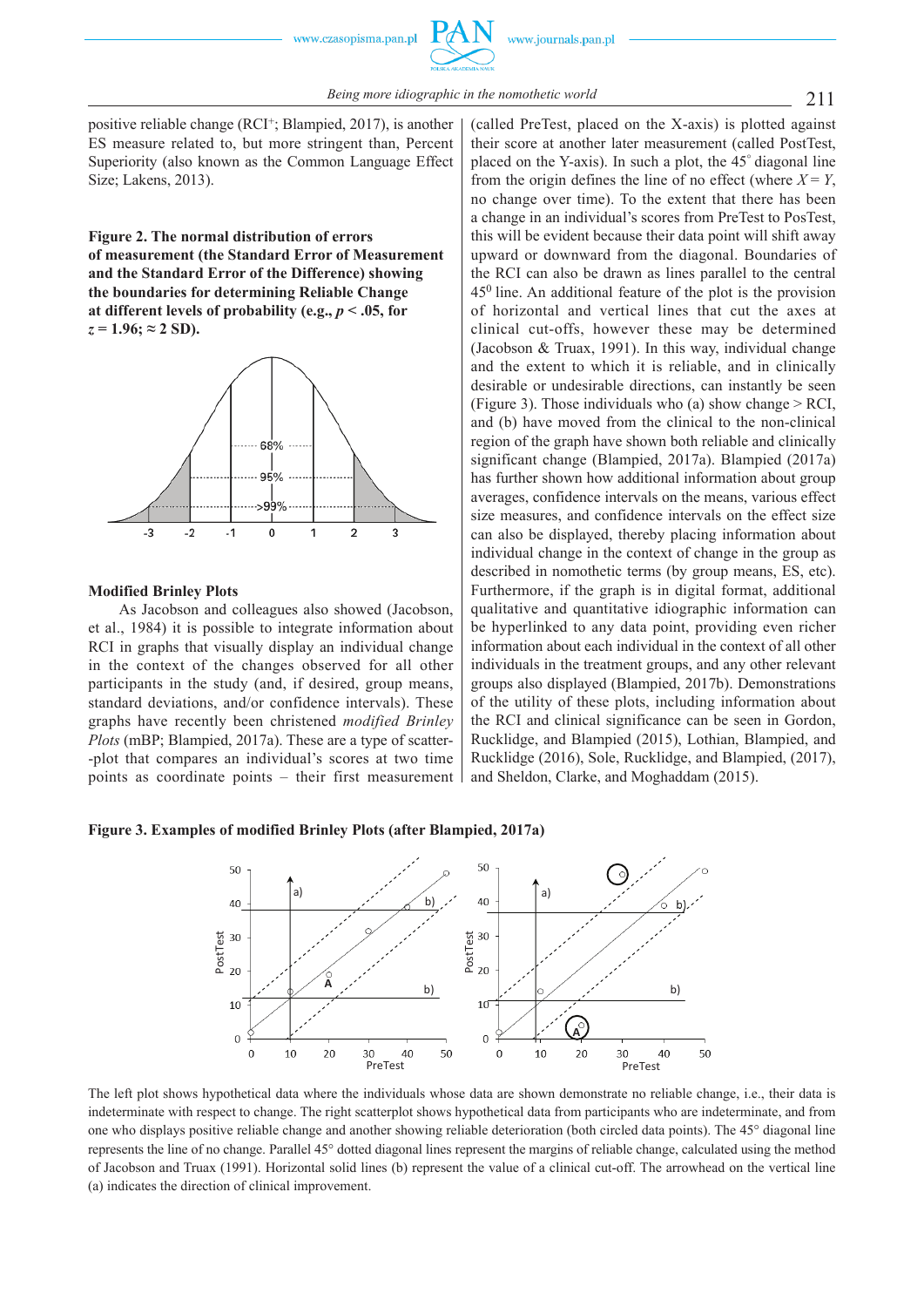212 *Tomasz Korulczyk, Adam Biela, Neville Blampied*

**Figure 4. An example of a modified Brinley Plot as an output from the IBM SPSS Statistics designed syntax:**  (a) a specific form of scatterplot – mBP, including clinical cut-off lines, the diagonal  $45^{\circ}$  line of no change  $(X = Y)$ , and symbols showing cases demonstrating positive reliable change (RCI<sup>+</sup>), reliable deterioration (RCI<sup>-</sup>) and **indeterminate change (RCI0), (b) pie chart with percentage of RCI+, RCI– and RCI0.**



# $R<sub>CI</sub>$ RCI-<br>**BRCIO** Pie Slices show Percent  $^{29}_{10.5\%}$  $\frac{35}{12,7\%}$

#### **Limitations**

RCI and mBP are methods having own limitations. First, both allow to look at data in a more idiographical way, but still considered as nomothetic [within an -based research framework] because they provide information about particular individuals based on known properties of their populations. Second, mBP is mainly suited for pre- and post-test designs. Even if a study consists of more than two measurements, only a selected two can be analysed at the time. Third, the RCI by its nature has quite stringent cut offs<sup>3</sup>, thus, many not apply to all research situations.

#### **IBM SPSS Statistics® syntax**

Software to compute the RCI and to plot modified Brinley plots is now available as a designed syntax to the popular statistical package SPSS IBM Statistics® which is available at the end of the article or can be downloaded from the publisher website. The syntax computes RCI in following steps. First, it calculates the Standard Error for PreTest variable, then calculate Standard Error of Measurement with the formula of Jacobson & Truax (1991). Second, it creates the grouping variable with observations referring to positive  $(RCI<sup>+</sup>)$ , negative  $(RCI<sup>-</sup>)$  and no reliable change (RCI0). Finally, it plots two useful and informative graphs: (1) a pie chart with percentage of RCI+, RCI- and RCI0; and (2) a modified Brinley plot, which marks cases for RCI<sup>+</sup>, RCI<sup>-</sup> and RCI0, including clinical cut-off lines (2SD), standardized scales for Pretest and Posttest variables and the diagonal 45 $\degree$  line of no change (*X* = *Y*, specified as the equation  $y = 1 \cdot x + 0$  in SPSS Chart Editor). At the end it lists the percentage of three RCI values divided by all observations  $(RCI0 + RCI^{-} + RCI^{+})$ :  $RCIp (RCI^{+})$ , RCIn (RCI<sup>–</sup>), RCI0 and RCIΔ, which represents the difference between  $RCI<sup>+</sup>$  and  $RCI<sup>-</sup>$ . Figure 4 shows an example of the output of the program.

RCI

#### **Discussion**

Our analysis shows that in contemporary psychological literature, nomothetic and idiographic approaches can be treated as complementary to each other rather than in opposition, notwithstanding the historical bias interpreting the nomothetic approach in psychological research as more "scientific" than the idiographic one (Skaggs, 1945). Such a viewpoint has its definite origin in the positivistic conception of science by A. Comte (1961).

It should be inspiring for our discussion to turn back to some founders of the methodology of empirical psychology like Ch. Wolff (1732), J. F. Herbart (1822, 1824–1825), and W. Wundt (1900–1920, 1914). Starting from Wolff's *Psichologia empirica* (1732), one may learn that a science of psychometrics, proposed by this author for the first time in the history of psychology, is possible, based on judgements *a posteriori* which constitute observation and experiments both in the natural sciences and in psychology as well. In discussion with G. Leibniz, Wolff elaborated his conception of *aperception* in which there is a space both for nomothetic and idiographic interpretation of human behaviour (see: Biela, 2018 in press). Similar interpretation can be done for the work of J. F. Herbart (1822, 1824–1825) concerned with applying mathematics to psychology as science, where the subjects of psychological analysis are both repeated human behaviours or unique and individual ones.

Wundt (1914), in turn, evidently applied the nomothetic approach in his psychological laboratory and in collecting experimental data which give a base for inductive reasoning to produce the first psychological rules in the history of psychology (Danziger, 1990). However, in his

<sup>&</sup>lt;sup>3</sup> I thank the reviewer for his valuable remarks.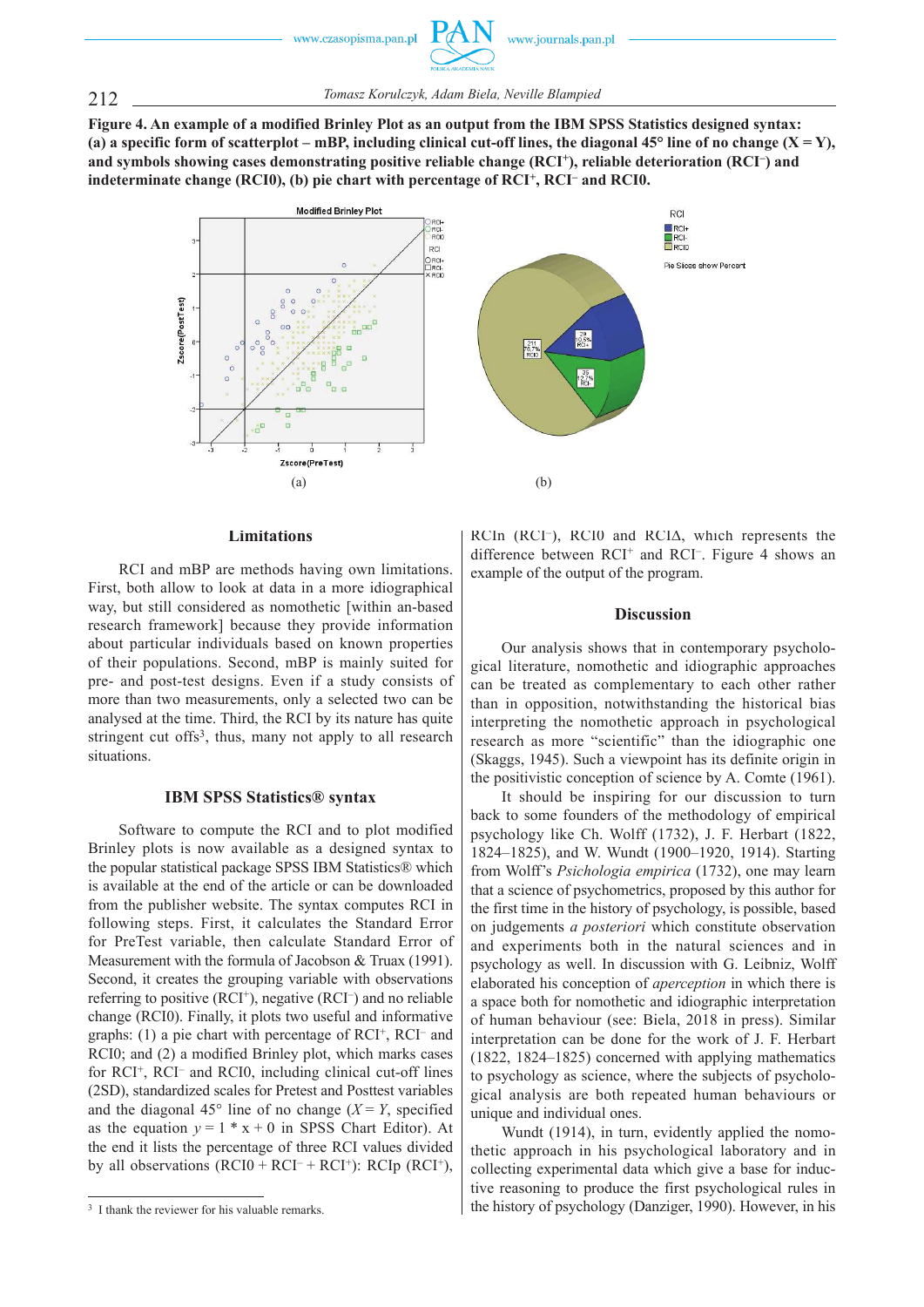*Völkerpsychologie*, he goes beyond the nomothetic model and experimental method, towards broader understanding of empirical psychology, where is accepted that an idiographic approach to interpreting human behaviour is possible and psychology can be treated as a humanistic science (Wundt, 1900–1920).

From the above discussion we can conclude that psychology should be understood not as an intrinsically contradictory discipline polarized between nomothetic and idiographic approaches, but as embracing the two approaches, i.e., nomothetic or idiographic, as complimentary. As a such, psychology belongs to both the natural sciences and the humanistic sciences as well.

#### **Conclusion**

In concluding, we argue that nomothetic and idiographic approaches should not be considered as opposing viewpoints but rather as complementary to each other, as Windelband originally proposed. Further, we have argued that many problems of the nomothetic -dominated research in Psychology would benefit from a more balanced approach. Finally, we presented analysis and software tools (as an SPSS Statistics plug-in) which largely automate the tasks of computing RCI and plotting individual's repeated -measures data in modified Brinley Plots which show idiographic information about individual changes in the nomothetic context of group change.

#### **References**

- Allport, G. W. (1935). Attitudes. In C. Murchison (Ed.), *Handbook of social psychology* (pp. 798–844). Worcester, MA: Clark University **Press**
- Allport, G. W. (1937). *Personality: A psychological interpretation*. New York: Henry Holt and Company. http://doi.org/10.1037/h0052567
- Allport, G. W. (1948). *The use of personal documents in psychological science*. New York, NY: Social Science Research Council.
- Barlow, D. H., & Nock, M. K. (2009). Why can't we be more idiographic in our research*? Perspectives on psychological Science*, *4*, 19–21.
- Beltz, A. M., Wright, A. G., Sprague, B. N., & Molenaar, P. C. (2016). Bridging the nomothetic and idiographic approaches to the analysis of clinical data. *Assessment*, *23*(4), 447–458.
- Blampied, N. M. (2013). Single -case research designs and the scientist- -practitioner ideal in applied psychology. In G. Madden (Editor -in- -Chief). *APA Handbook of Behavior Analysis, Vol 1. Methods and Principles* (pp. 177–197). Washington, DC: American Psychological Association.
- Blampied, N. M. (2017a). Analysing therapeutic change using modified Brinley plots: History, construction, and interpretation. *Behavior Therapy*, *48*, 115–127. doi: 10.1016/j.beth.2016.09.002
- Blampied, N. M. (2017b). *Being idiographic in a nomothetic world Why and how*. School of Psychology Colloquium, Victoria University of Wellington, 25<sup>th</sup> August.
- Busch, A. M., Wagener, T. L., Gregor, K. L., Ring, K. T., & Borrelli, B. (2011). Utilizing reliable and clinically significant change criteria to assess for the development of depression during smoking cessation treatment: The importance of tracking idiographic change. *Addictive Behaviors*, *36*, 1228–1232. http://dx.doi.org/10.1016/j. addbeh.2011.07.031.
- Cattell, R. B. (1946). *Description and measurement of personality*. Oxford: World Book Company.
- Comte, A. (1961). *Metoda pozytywna w szesnastu wykładach*. Warszawa: PWN.
- Conner, T. S., Tennen, H., Fleeson, W., & Barrett, L. F. (2009). Experience sampling methods: A modern idiographic approach to per-

sonality research. *Social and personality psychology compass*, *3*(3), 292–313.

- Cronbach, L. J. (1957). The two disciplines of scientific psychology. *American Psychologist*, *12*, 671–694.
- Crossman, A. (2019, Jane 4). Definition of Idiographic and Nomothetic. Retrieved from https://www.thoughtco.com/nomothetic-3026355
- Cumming, G. (2012). *Understanding the new statistics*. New York, NY: Routledge.
- Cumming, G. (2014). The new statistics: Why and how*. Psychological Science*, *25*(1), 7–29.
- Cumming, G., & Calin -Jageman, R. (2017). *Introduction to the new statistics*. New York, NY: Routledge.
- Danziger, K. (1990). *Constructing the subject: Historical origins of psychological research.* New York, NY: Cambridge University Press.
- Eysenck, H. J. (1952). *The scientific study of personality*. London: Routledge.
- Eysenck, H. J. (1966). Personality and experimental psychology. *Bulletin of the British Psychological Society*, *19*, 1–28.
- Eysenck, H. J. (1981). *A model for personality*. New York: Springer- -Verlag.
- Gordon, H., Rucklidge, J. J., & Blampied, N. M. (2015). Clinically Significant Symptom Reduction in Children with Attention-Deficit/ Hyperactivity Disorder Treated with Micronutrients: An Open -label Reversal Design Study. *Journal of Child and Adolescent Psychopharmacology*, *25*(10), 783–798. doi: 10.1089/cap.2015.0105
- Grice, J. W. (2011). *Observation oriented modeling: Analysis of cause in the behavioral sciences*. London: Academic Press.
- Grice, J. W. (2015). From means and variances to persons and patterns*. Frontiers in Psychology*. Published online 24 July 2015. doi: 10.3389/fpsyg.2015.01007
- Grice, J., Barrett, P., Cota, L., Felix, C., Taylor, Z., Garner, S., Medellin, E., & Vest, A. (2017). Four bad habits of modern psychologists*. Behavioral Sciences*, *7* (53). doi: 10.3390/bs7030053
- Herbart, J. F. (1822). *Ueber die Möglichkeit und Nothwendigkeit: mathematik auf psychologie Anzuwenden*, Königsberg, Gebrüdern Bornträger.
- Herbart, J. F. (1824–1825). *Psychologie als Wissenschaft, neu gegruendet auf Ehrfahrung, Metaphysik und Mathemati*k, Königsberg, August Wilhelm Unzer.
- Hergenhahn, B. R., & Henley, T. B. (2014). *An Introduction to the History of Psychology* (7th ed.). Belmont: Wadsworth, Cengage Learning. http://doi.org/10.1037/a0024800
- Hermans, H. J. M. (1988). On the integration of nomothetic and idiographic research methods in the study of personal meaning. *Journal of Personality*, *56*(4), 785–812. http://doi.org/10.1111/j.1467 -6494.1988. tb00477.x
- Hommel, B., & Colzato, L. S. (2017). The grand challenge: Integrating nomothetic and ideographic approaches to human cognition. *Frontiers in Psychology.* Published online 31 January, 2017. doi: 103389/fpsyg.2017.00100
- Jacobson, N. S., Follette, W. C., & Revenstorf, D. (1984). Psychotherapy outcome research: Methods for reporting variability and evaluating clinical significance. *Behavior Therapy*, 15, 336-352.
- Jacobson, N. S., & Revenstorf, D. (1988). Statistics for assessing the clinical significance of psychotherapy techniques: Issues, problems, and new developments. *Behavioral Assessment*, *10*(2), 133–145.
- Jacobson, N. S., & Truax, P. (1991). Clinical significance: a statistical approach to defining meaningful change in psychotherapy research. *Journal of Consulting and Clinical Psychology*, *59*(1), 12–19. http://doi.org/10.1037/0022 -006x.59.1.12
- Kline, R. B. (2013). *Beyond significance testing* (2nd Ed.). Washington, DC: American Psychological Association.
- Łaguna, M. (2018). Wprowadzenie do wielopoziomowej analizy danych. *Polskie Forum Psychologiczne*, *23*(2), 377–394. doi: 10.14656/ PFP20180209
- Lakens, D. (2013). Calculating and reporting effect sizes to facilitate cumulative science: A practical primer for t -tests and ANOVAs. *Frontiers in Psychology*, *4*, 863. http://dx.doi.org/10.3389/ fpsyg.2013.00863
- Lamiell, J. T. (1998). 'Nomothetic' and 'Ideographic': Contrasting Windelband's understanding with contemporary usage. *Theory and Psychology*, *8*(1), 23–38.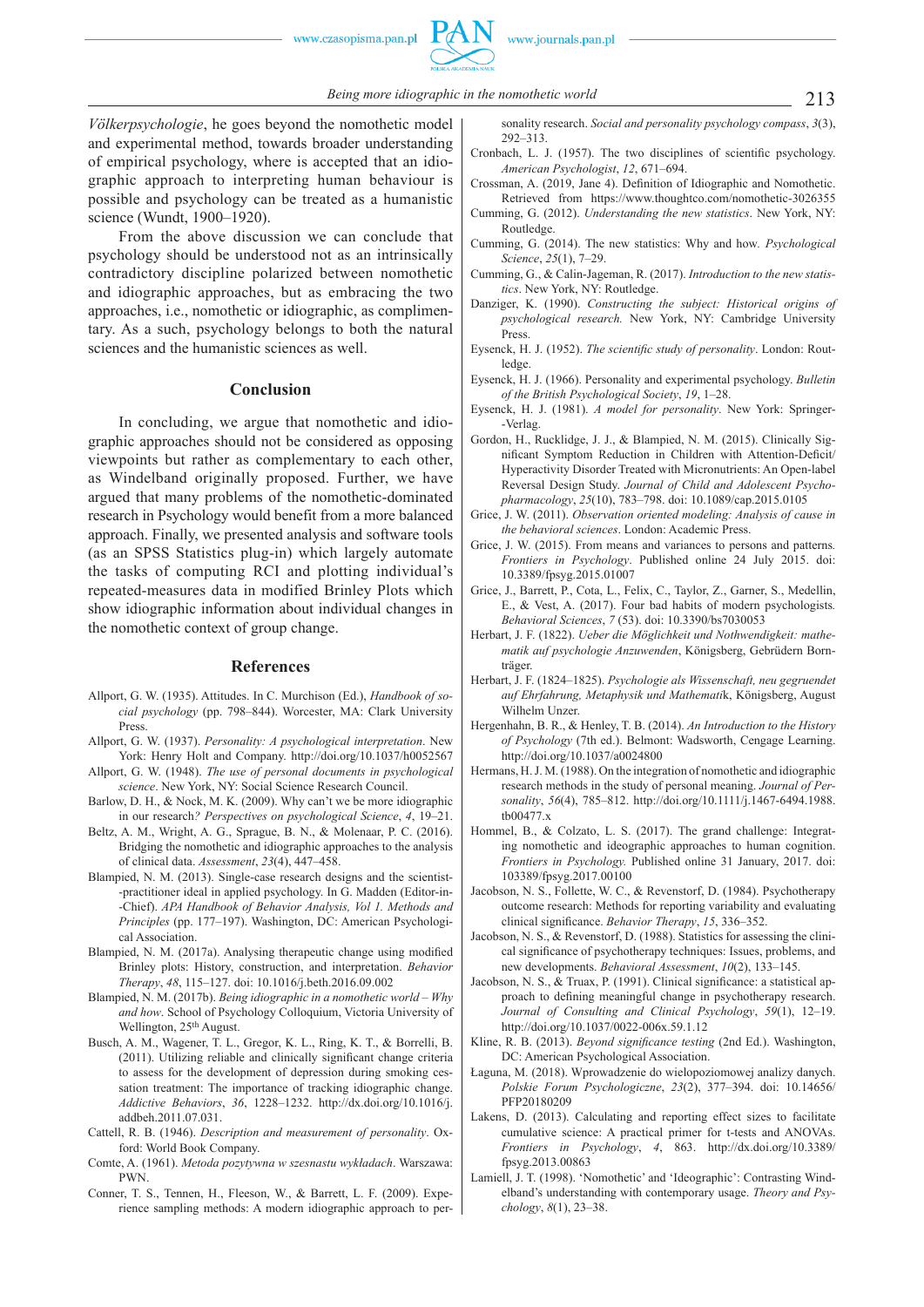

- 214 *Tomasz Korulczyk, Adam Biela, Neville Blampied*
- Lamiell, J. T. (2009). Reviving person -centered inquiry in psychology: Why it's erstwhile dormancy? In J. Valsiner, P. C. M. Molenaar, C. D. P. Lyra, & N. Chaudhary, (Eds.). *Dynamic process methodology in the social and developmental sciences* (pp. 31–43). New York, NY: Springer.
- Lothian, J., Blampied, N. M., & Rucklidge, J. J. (2016). Effect of micronutrients on insomnia in adults: A multiple -baseline study. *Clinical Psychological Science On-line first doi: 10.1177/21677026166* 31740
- Meehl, P. E. (1978). Theoretical risks and tabular asterisks: Sir Karl, Sir Ronald, and the slow progress of soft psychology. *Journal of Consulting and Clinical Psychology*, *46*, 808–834.
- Micceri, T. (1989). The unicorn, the normal curve, and other improbable creatures. *Psychological Bulletin*, *105*, 156–166.
- Molenaar, P. C. M., & Campbell, C. G. (2009). The new person-specific paradigm in psychology*. Current Directions in Psychological Science*, *18*(2), 112–117.
- Nesselroade, J. R. (2010). On an emerging third discipline of scientific psychology. In P. C. M. Molenaar & K. M. Newell (Eds.). *Individual pathways of change: Statistical models for analysing learning and development* (pp. 209–218). Washington, DC: American Psychological Association.
- Nezlek, J. B. (2012). Multilevel modeling for psychologists. In H. Cooper, P. M. Camic, D. L. Long, A. T. Panter, D. Rindskopf, & K. J. Sher (Ed.), *APA handbook of research methods in psychology. Vol. 3: Data analysis and research publication* (pp. 219–241). Washington, DC: American Psychological Association
- Nickerson, R. S. (2000). Null hypothesis significance testing: A review of an old and continuing controversy. *Psychological Methods*, *5*, 241–301.
- Pestcher, Y. (2016). Do our means of enquiry match our intentions*. Frontiers in Psychology*. Published online 19 July 2016. doi: 10.3389/ fpsyg.2016.01048
- Rogers, C. R. (1947). Some observations on the organization of personality. *American Psychologist*, *2*(9), 358–368. http://doi.org/10.1037/ h0060883
- Sheldon, K. L., Clarke, S. P., & Moghaddam, N. (2015). Clinical effectiveness of a pain psychology service within an outpatient care setting*. The Mental Health Review*, *20*(3), 166–176.
- Silverman, D. (Ed.). (2011). *Qualitative research: Issues, of theory, mehtod and practice*. London, UK: Sage.
- Silverstein, A. (1988). An Aristotelian resolution of the idiographic versus nomothetic debate. *American Psychologist*, *43*(6), 425–430.
- Skaggs, E. B. (1945). Personalistic psychology as science. *Psychological Review*, *52*(4), 234–238.
- Sole, E. J., Rucklidge, J. J., & Blampied, N. M. (2017). Anxiety and stress in children following an earthquake: Clinically beneficial effects of treatment with micronutrients. *Journal of Child & Family Studies*. doi: 10.1007/s10826 -016 -0607 -2
- Speelman C. P., & McGann, M. (2013). How mean is the mean? *Frontiers in Psychology.* Published online 23 July 2013. doi: 10.3389/ fpsyg.2013.00451
- Speelman, C. P., & McGann, M. (2016). Editorial: Challenges to mean--based analysis in psychology: The contrast between individual people and general science. *Frontiers in Psychology*. Published online 19 August, 2016. doi: 10.3389/fpsyg.2016.01234
- Streiner, D. L. (2004). Editorial: Measuring individual level change. *Journal of Personality Assessment*, *8*(2), 48–49.
- Trafimow, D. (2014). THe mean as a multilevel issue. *Frontiers in Psychology.* Published online 27 February 2014. doi: 10.3389/ fpsyg.2014.00180
- Valsiner, J. (1986). Where is the individual subject in scientific psychology? In J. Valsiner (Ed.), *The individual subject and scientific psychology* (pp. 1–14). New York, NY: Plenum.
- Wasserstein, R. L., & Lazar, N. A. (2016). The ASA's statement on p-values: Context, process and purpose. *The American Statistician*. doi: 10.1080/00031305.2016.1154108
- Wilkinson, L., & the Task Force on Statistical Inference. (1999). Statistical methods in psychology journals: Guidelines and explanations. *American Psychologist*, *54*, 594–604.
- Windelband, W. (1990/1998). History and natural science. *Theory and Psychology*, *8*(1), 5–22. [Translated from the German by J. T. Lamiell].
- Wise, E. A. (2004). Methods for analysing psychotherapy outcomes: A review of clinical significance, reliable change, and recommendations for future directions. *Journal of Personality Assessment*, *82*, 50–59.
- Wolff, Ch. (1732). *Psychologia empirica, metoda scientifi ca, pertractata, qua eat, quae de anima Humana indubia experientiae fi de constant, continentur et ad solidam universae philosophiae practicae ac theologiae naturalis tractationem via sternitur*. Francofurti & Lipsiae: Offi cina Libraria Regeriana.
- Wright, D. B. (2009). Ten statisticians and their impacts for psychologists. *Perspectives on Psychological Science*, *4*, 587–597.
- Wundt, W. (1900–1920). *Völkerpsychologie Eine Untersuchung der Entwicklungsgesetze von Sprache, Mythus und Sitte*, Leipzig, Alfred Kröner, (10 Bände, 1900 bis 1920).
- Wundt, W. (1911). *Einleitung in die Psychologie*, Leipzig Kröner,
- Wundt, W. (1911, 1914). *Sinnliche und übersinnliche Welt*. Kröner, Leipzig, Kröner.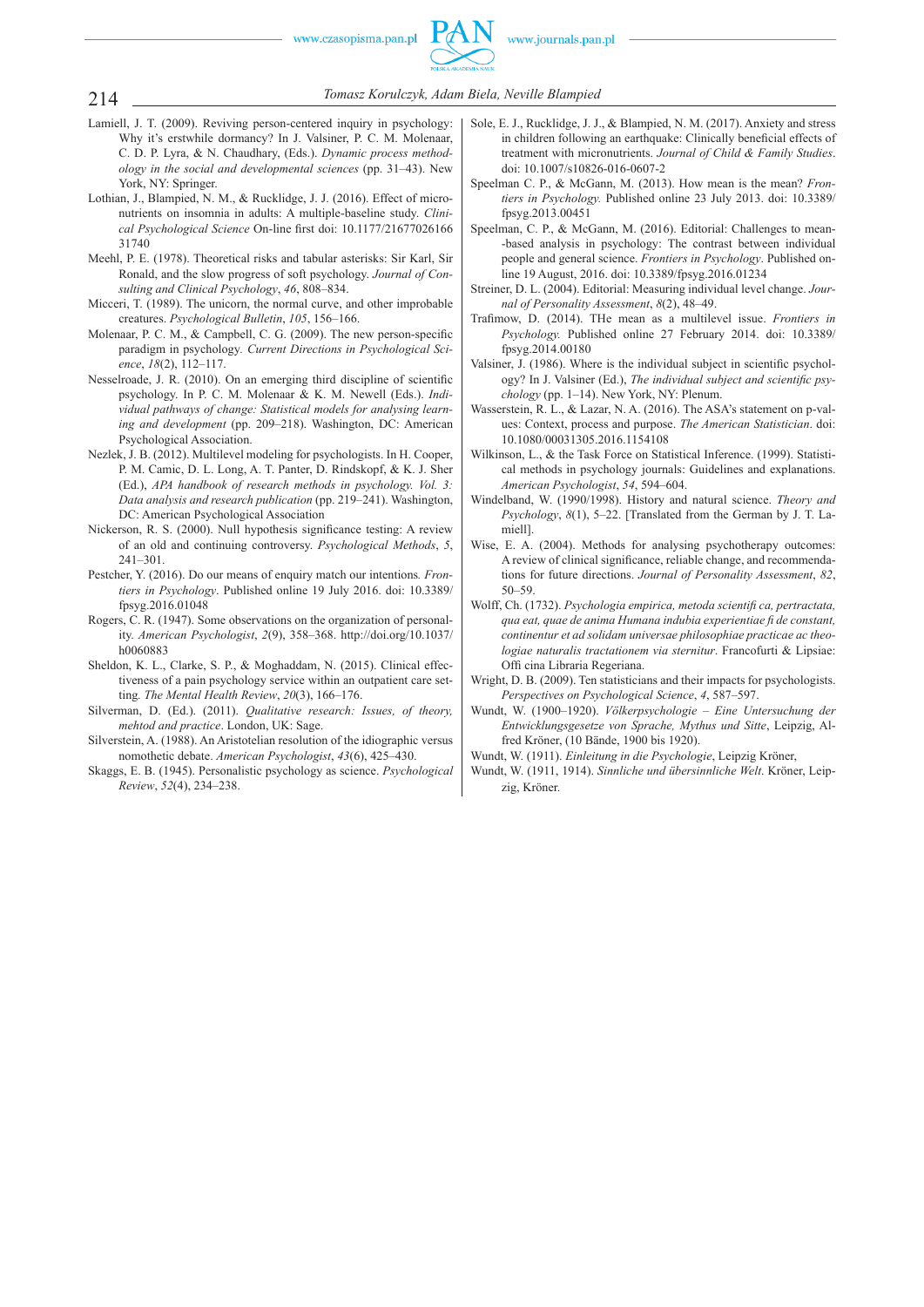#### **IBM SPSS syntax:**

\*\*\*\*\*\*\*\*\*\*\*\*\*\*\*\*\*\*\*\*\*\*\*\*\*\*\*\*\*\*\*\*\*\*\*\*\*\*\*\*\*\*\*\*\*\*\*\*\*\*\*\*\*\*\*\*\*\*\*\*\*\*\*\*\*\*\*\*\*\*\*\*\*\*\*\*\*\*\*\*\*\*\*\*\*\*\*\*\*\*\*

## A U T H O R S' I N F O R M A T I O N

\*\*\*\*\*\*\*\*\*\*\*\*\*\*\*\*\*\*\*\*\*\*\*\*\*\*\*\*\*\*\*\*\*\*\*\*\*\*\*\*\*\*\*\*\*\*\*\*\*\*\*\*\*\*\*\*\*\*\*\*\*\*\*\*\*\*\*\*\*\*\*\*\*\*\*\*\*\*\*\*\*\*\*\*\*\*\*\*\*\*\*

The syntax below is a part of the article and can be used on the licence in accordance with the article. /\* Appreciating the effort and time to prepare below syntax, please cite when you use it as below:

/\* DEFINING PART

\*\*\*\*\*\*\*\*\*\*\*\*\*\*\*\*\*\*\*\*\*\*\*\*\*\*\*\*\*\*\*\*\*\*\*\*\*\*\*\*\*\*\*\*\*\*\*\*\*\*\*\*\*\*\*\*\*\*\*\*\*\*\*\*\*\*\*\*\*\*\*\*\*\*\*\*\*\*\*\*\*\*\*\*\*\*\*\*\*\*\*

compute PreTest =  $x$ . /\* Insert the PreTest variable after the equal sign /. compute PostTest = y.  $\quad$  /\* Insert the PostTest variable after the equal sign  $\land$ . execute.

/\* Insert the reliability value for the PreTest variable [e.g. Cronbach's Alpha, McDonald's Omega, ... /\* Greatest Lower Bound to Reliability Woodhouse & Jackson (1977), etc.].

DEFINE Reliability () 0.88 !ENDDEFINE.

#### \* CALCULATION PART \*\*\*\*\*\*\*\*\*\*\*\*\*\*\*\*\*\*\*\*\*\*\*\*\*\*\*\*\*\*\*\*\*\*\*\*\*\*\*\*\*\*\*\*\*\*\*\*\*\*\*\*\*\*\*\*\*\*\*\*\*\*\*\*\*\*\*\*\*\*\*\*\*\*\*\*\*\*\*\*\*\*\*\*\*\*\*\*\*\*\*

SET printback=off. oms /select all /destination viewer = no. dataset name Dataset1. dataset declare TempSet. dataset copy TempSet. dataset activate TempSet.

aggregate /outfile=\* mode=addvariables overwrite=yes /break /PreTest\_SD=sd(PreTest).

 /\* estimation of Standard Error of Measurement formula of Jacobson & Truax (1991), after Christensen & Mendoza (1986) /. compute #SE=PreTest\_SD \* SQRT(1-Reliability). compute #Sdiff=SQRT(2 \* (#SE \*\* 2)). compute Diff=(PostTest – PreTest) / #Sdiff. execute.

 /\* compution of a categorical variable with three categories of observations: positively, negatively and no changed /. do if diff  $>= 1.96$ .

```
compute RCI = 1.
- else if diff \le -1.96.
  compute RCI = 2.
 - else.
   compute RCI=3.
 - end if.
value labels RCI 1, RCI+' 2, RCI-' 3, RCI0'.
execute.
```
descriptives variables=pretest posttest /\* standardization of pretest and posttest variables / /save /statistics=mean.